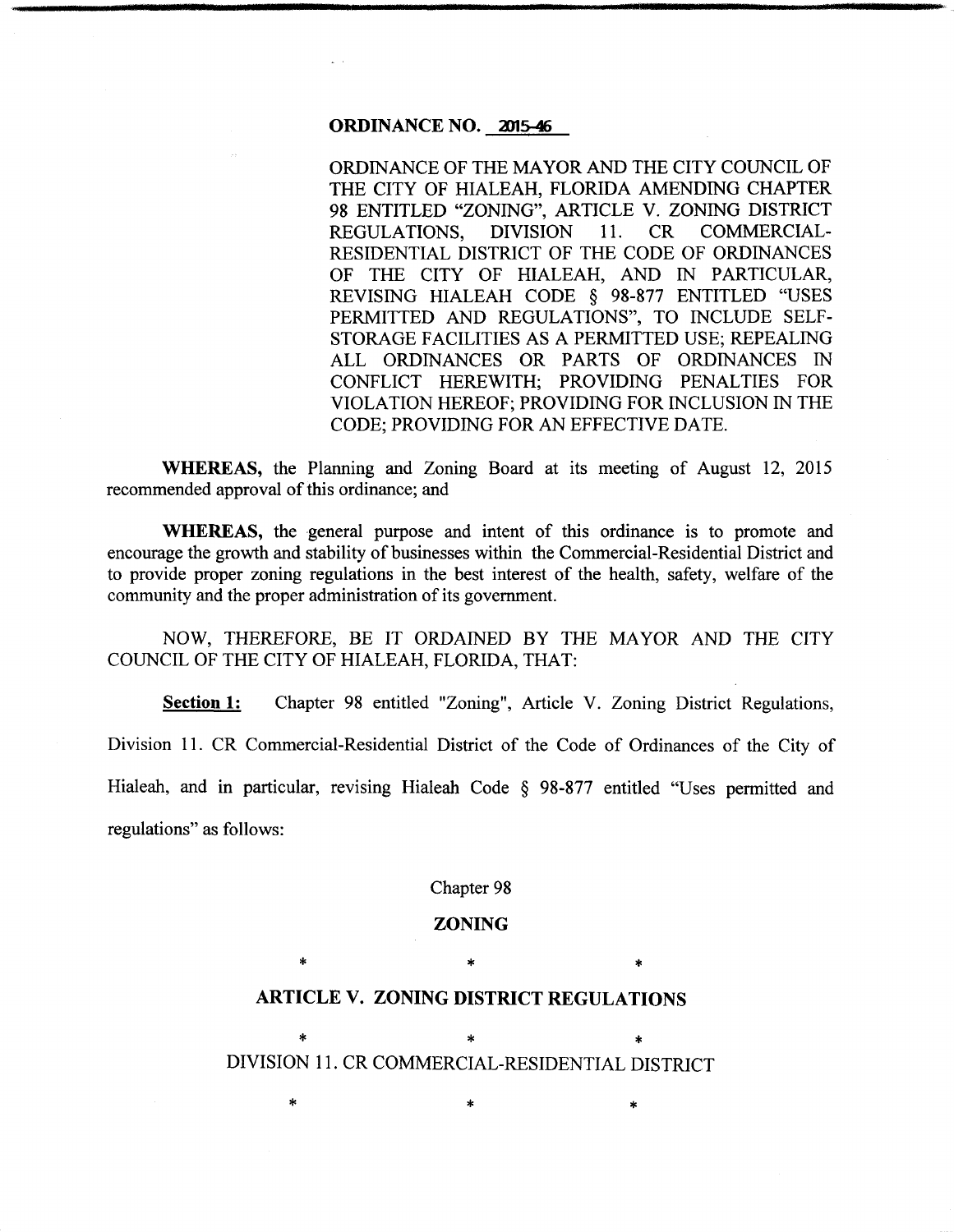# Sec. 98-877. - Uses permitted and regulations.

No building or land shall be used and no building shall be hereinafter erected, constructed, reconstructed or structurally altered that is designated, arranged or intended to be used or occupied for any purpose, unless it provides residential uses and one or more of the principal uses according to the following requirements:

- (a) *Principal uses and structures:* 
	- \* \* (17) Self-storage facilities provided that all facades facing streets have architectural features that are pedestrian friendly and all parking and loading areas are screened from street view.

\* \*

### Section 2: Repeal of Ordinances in Conflict.

All ordinances or parts of ordinances in conflict herewith are hereby repealed to the extent of such conflict.

#### Section 3: Penalties.

\*

\*

Every person convicted of a violation of any provision of the Code or any ordinance, rule or regulation adopted or issued in pursuance thereof shall be punished by a civil penalty not to exceed \$500.00 within the discretion of the court or administrative tribunal having jurisdiction. Each act of violation and each day upon which any such violation shall occur shall constitute a separate offense. In addition to the penalty prescribed above, the City may pursue other remedies such as abatement of nuisance, injunctive relief, administrative adjudication and revocation of licenses or permits.

## Section 4: Inclusion in Code.

The provisions of this ordinance shall be included and incorporated in the Code of Ordinances of the City of Hialeah, as an addition or amendment thereto, and the sections of this ordinance shall be renumbered to conform to the uniform numbering system of the Code.